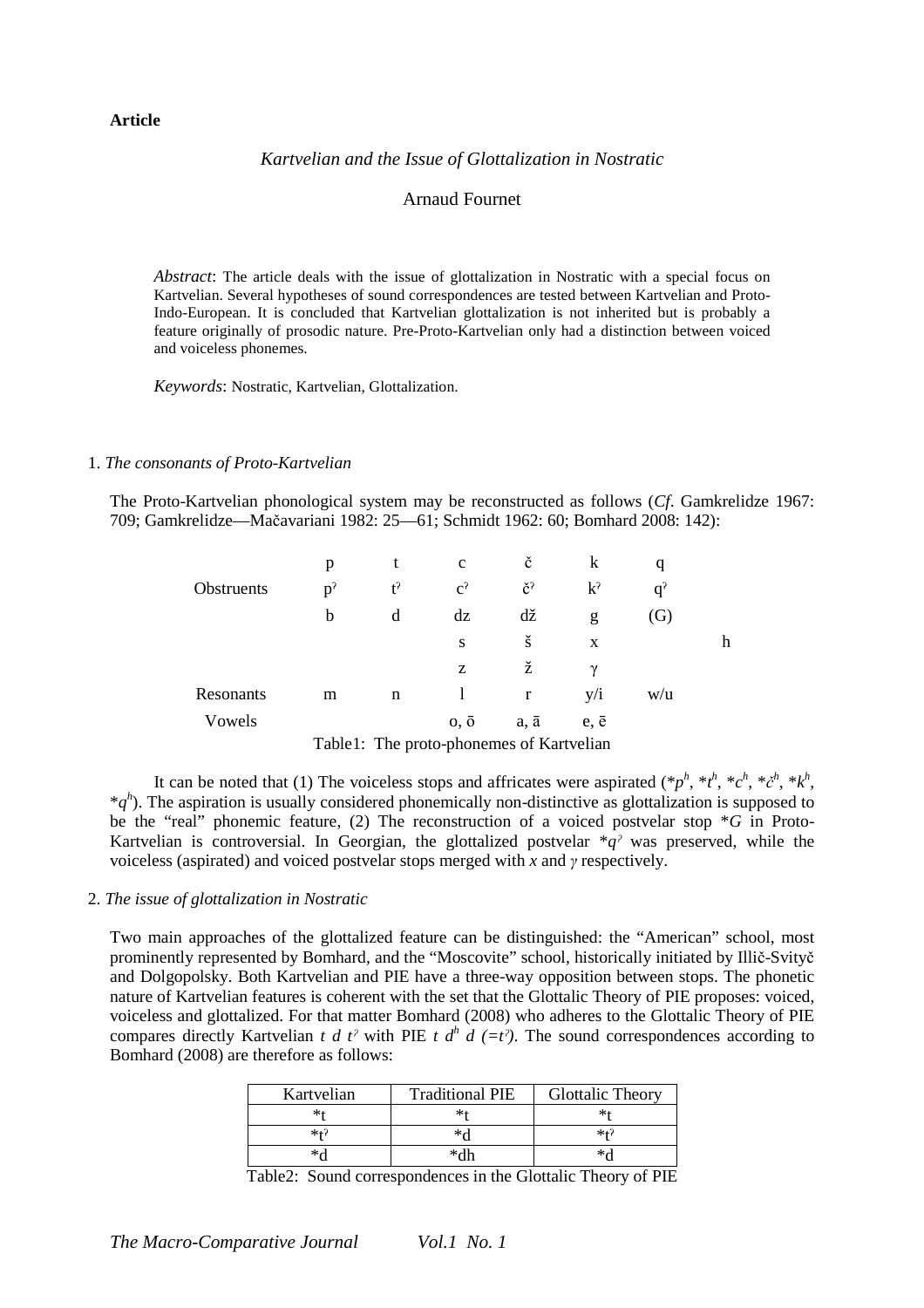Dolgopolsky (2008: 8) and the "Moscovite" school had a different approach:

The emphatic stops are represented in K[artvelian] as glottalized, in H[amito-]S[emitic] as glottalized or plain voiceless (the distribution being probably due to prosodic factors), in U[ralic] (in the intervocalic position) as geminated voiceless stops, in A[Itaic] as fortes, in IE (in its traditional interpretation) as voiceless. The common denominator of their K, HS, U and A reflexes is an additional effort (if compared to the reflexes of N[ostratic] plain voiceless stops). One cannot determine the original phonetic realization of this additional effort (glottalization, aspiration, fortis articulation?). I prefer to denote them as "emphatic" and to use the traditional Orientalistic underdot as their symbol.

| Kartvelian | Traditional              | Nostratic                                  | Afrasian    |
|------------|--------------------------|--------------------------------------------|-------------|
|            | PIE                      | Dolgopolsky                                | Dolgopolsky |
| $*+?$      | *1                       | $*+7$                                      | $*$         |
|            | *∩                       | ∗                                          |             |
| ∗∝         | *dh                      | $*_c$                                      |             |
| — 11 A A   | $\overline{\phantom{a}}$ | $\cdot$<br>$\cdot$ $\cdot$ $\cdot$ $\cdot$ |             |

|  |  |  |  |  | Table3: Sound correspondences in the "Moscovite" approach |  |
|--|--|--|--|--|-----------------------------------------------------------|--|
|--|--|--|--|--|-----------------------------------------------------------|--|

The "Moscovite" approach has been criticized by the promoters of the Glottalic Theory for several reasons, as in Bomhard (2008: 23):

The mistake that Illič-Svityč and Dolgopolsky made was in trying to equate the glottalized stops of Proto-Kartvelian and Proto-Afrasian with the traditional plain voiceless stops of Proto-Indo-European. [...] Illič-Svityč and Dolgopolsky posit glottalics for Proto-Nostratic on the basis of a small number of seemingly solid examples in which glottalics in Proto-Afrasian and/or Proto-Kartvelian appear to correspond to traditional plain voiceless stops in Proto-Indo-European. On the basis of these examples, they assume that, whenever there is a voiceless stop in the Proto-Indo-European examples they cite, a glottalic is to be reconstructed for Proto-Nostratic, even when there are no glottalics in the corresponding Kartvelian and Afrasian forms! This means that the Proto-Nostratic glottalics have the same frequency distribution as the Proto-Indo-European plain voiceless stops. Clearly, this cannot be correct.

The conclusion reached by Bomhard (2008: 23) is that the system of sound correspondences proposed by the "Moscovite" school cannot be correct and should be entirely dismissed. The gist of the argument is that the voiceless phonemes traditional PIE are the most frequent and least marked and they should only correspond with phonemes displaying the lowest level of markedness in the other languages. It can also be noted that in the Glottalic framework the simultaneous existence of a threeway contrast in PIE. Kartvelian and Afrasian is considered to be a kind of implicit "proof" that this three-way contrast should be ascribed to their common ancestor but in my opinion there are serious reasons to doubt that this three-way contrast is very ancient in any of these sub-families.

Another argument for the Glottalic Theory of PIE is that it proposes an apparently "natural" explanation for the gaps in the distribution of phonemes in Proto-Indo-European. This is for example the point of view in Bomhard (2008:55-56):

For the first time, the root structure constraint laws can be credibly explained. These constraints turn out to be a simple voicing agreement rule with the corollary that two glottalics cannot cooccur in a root. Hopper (1973:160) cites Hausa, Yucatec Mayan, and Quechua as examples of natural languages exhibiting a similar constraint against the cooccurrence of two glottalics. Akkadian may be added to this list as well if we take Geers' Law to be a manifestation of such a constraint.

The conclusions described above seem compelling at first sight. But there are a number of hidden premises in the reasoning. One is that the three-way opposition is inherited, another is that the glottalized phonemes of Kartvelian are inherited as well. The conclusion is valid only if these additional premises are accepted. If the glottalized phonemes of Kartvelian were originally plain voiceless then the correspondence between PIE \**t* and Kartvelian \**tˀ* is possible.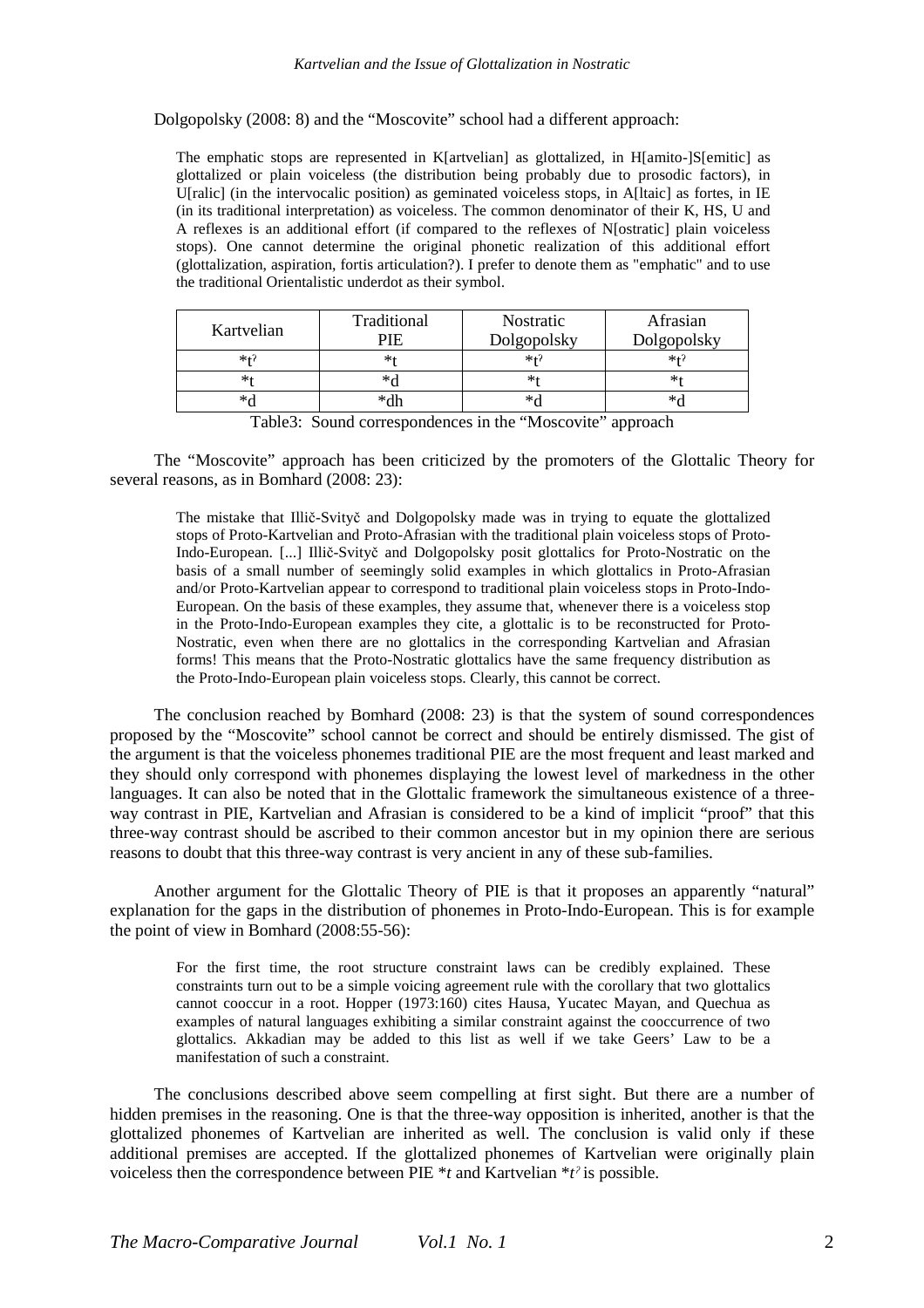The article is dedicated to an assessment of these two premises:

- 1. How much certainty is there that the three-way opposition is really inherited?
- 2. Should Kartvelian glottalized be compared with PIE traditional voiceless (as Dolgopolsky or Illič-Svityč proposed) or with voiced phonemes (as Hopper, Gamkrelidze, Bomhard proposed)?

## 3. *Critical assessment*

As regards the three-way opposition a number of variants suggest that Kartvelian glottalization is acquired and that Kartvelian voiceless and glottalized both correspond with PIE voiceless:

K. *ceck- / cick-* 'to break, tear' ~ PIE 929 *sek-* 'to cut' K. *ckep*- 'to cut into small pieces'  $\sim$  PIE 931 *skep*- 'to cut' K. *čẹ čḳ̣ -* 'to cut in little pieces' ~ PIE 929 *sek-* 'to cut' K. *čkal-* 'to tear apart' ~ PIE 895 *sek-, sker-* 'to cut' K.  $\check{c}/k$  ar- 'to cut' ~ PIE 923 *skel-* 'to cut' K.  $\frac{kr}{c^2}$  /  $\frac{kr}{c^2}$  · to shear, cut off  $\sim$  PIE 923 *skel-* 'to cut' K.  $kwec$ -/ $kuc$  'to cut' ~ PIE 586  $kes$  'to cut' K. *ḳwec-* 'to cut, cut off' ~ PIE 586 *kes-* 'to cut' K. *cal-/cel-/cil-* 'to tear away, peel', *cel-* 'to scythe' ~ PIE 911 *ser-p-* 'sickle, to cut off' K. *cic̣ il ̣* 'snake' ~ PIE 912 *serp-* 'to crawl, creep' K. *ḳap-* 'to lop, chop' ~ PIE 931 *s-kep* 'to scrape, cut' K. *ḳeṗ-* 'to cut in little pieces' ~ PIE 931 *s-kep* 'to scrape, cut' K. *par-* / *par-* / *partx-* 'to fly' ~ PIE 835 *pleuk* 'to fly'

K. *ṗerpel* 'butterfly' ~ Latin *papilio* 'butterfly'

These items undermine the diachronic status of the contrast between voiceless and glottalized phonemes in Proto-Kartvelian. More examples will be listed below. It can also be noted that Kartvelian accepts roots with two (or more) glottalized phonemes: \**ckep*- 'to cut into small pieces', \*čečk- 'to cut in little pieces, \*kreč- / \*krič- 'to shear, cut off', \*kep- 'to cut in little pieces', \*ckent / \*ckintil '(bird) faeces', \*cump- 'to get wet', \*ckwert- 'to roll up', \*kuc- 'to crush; small', \*prtqel-'flat' , \**ḳaḳ* 'to bend, hook', etc. Kartvelian, which somehow acts as an intellectual substrate for the Glottalic Theory, supports neither the impossibility or rarity of \**ṗ* nor the impossibility of two (or more!) glottalized phonemes occuring in a row in the same root.

4. *Testing different patterns of sound correspondences for Kartvelian lexical data* 

As regards the second premise it is possible to compare and test the lexical yield of two hypotheses: in the first case Kartvelian  $t^2$  is equated with PIE (trad.) *t*, in the other case Kartvelian  $t^2$  is equated with PIE (trad.) *d*. Which works best with Kartvelian lexical data? The following examples are based on my own survey of Kartvelian as compared to PIE (as reconstructed in Klimov 1998).

Examples which work in both hypotheses:  $b \sim bh$ 

- K. *bad* 'net', *band-* 'to tie, plait' ~ PIE 127 *bhendh-* 'to bind'
- K. *bal* 'merry tree, birch tree' ~ PIE 139 *bherHk* 'birch tree'
- K. *barž-* 'prop, stake' ~ PIE 123 *bhel-g/k-* 'plank, beam'
- K. *ber-* 'to blow' ~ PIE 120 *bhel-* 'to blow'
- K. *betk-* 'to beat, hit' ~ PIE 112 *bhau-d/t-* 'to strike', Latin *battuere*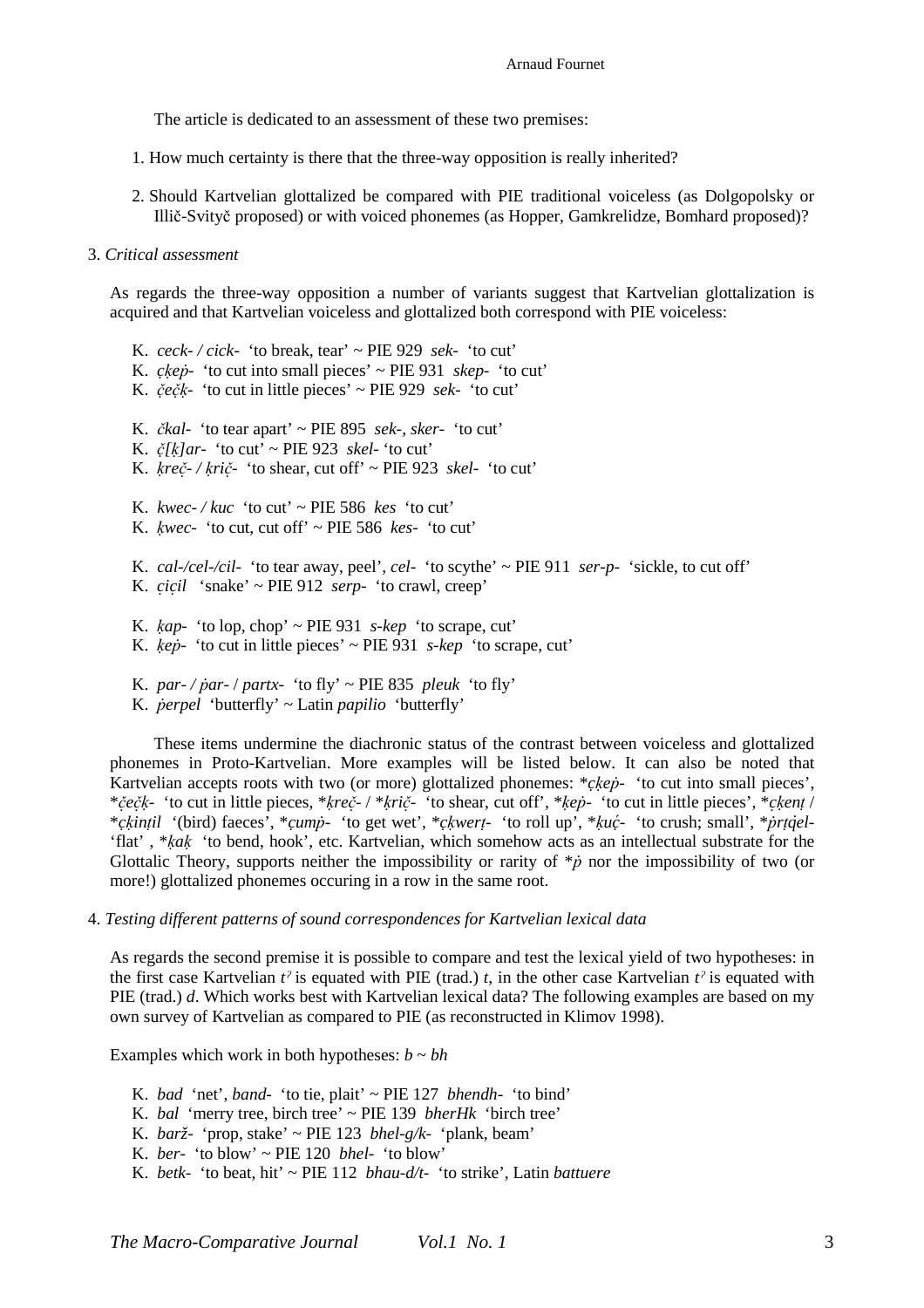K. *bex-* 'to beat, strike' ~ PIE 160 *bhlīg-* 'to strike' (with -l- infix and suffix -g-) K. *bez-* 'to give a good beating' ~ PIE 170 *bhreus-* 'to break, pound' (with -r-) K. *be* $\zeta$ <sup>*y*</sup>- 'to get angry, to scream, to scold' ~ PIE 115 *bheH*<sub>2</sub>- 'to speak' K. *bir-* 'to sing' ~ PIE 123 *bhel-* 'to shout' K. *blanc* 'fern' ~ PIE 108 *bhar-s* 'bristle, projection' K. *brdɣwen-* 'to growl' ~ PIE 160 *bhlē-* 'to howl' K. *dag-* 'to brand' ~ PIE 240 *dhegwh-* 'to burn' K. *dagr-* 'to die' ~ PIE 487 *ghdhei-* 'to perish, die away' K. *ded* 'mother', *dedal* 'female, hen' ~ PIE 241 *dhē-* 'to breast-feed' K.  $deg\text{-}/dg$ - 'to stand, put',  $dew\text{-}/dw$  'to lie, lay' ~ PIE 235  $dh\bar{e}$ - 'to set, put' K.  $di\gamma$ *om*-  $(\langle$  \*digom ?)<sup>1</sup> 'humus', *gim* 'earth' ~ PIE 414 *dhğhem*- 'ground' K. *dn-* 'to flow; to disappear' ~ PIE 249 *dhen-* 'to flow', 261 *dhwen* 'to disappear' K. *duɣ-* (< \*dug ?) 'to boil, cook' ~ PIE 240 *dhegwh-* 'to burn' K. *dum-* 'to be silent', *dura* 'deaf' ~ PIE *dheu-* > *dumb* K. *g-* 'this' ~ PIE 417 *ghe-, ghi-* 'this' K. *gargal-* 'to speak; to make noise' ~ PIE 428 *ghel-* 'to call' K. *glas-* 'to smear' ~ PIE 457 *gher-, ghrēi* 'to rub, smear' K. *gog-* 'to proceed (solemnly)' ~ PIE 456 *ghredh* 'to walk' K.  $gz(a)$ - 'road, to go' ~ PIE 418  $\check{g}h\bar{e}$  'to release, let go' K. *yob*- 'to plait', *xwe(w)*- 'to entwine, wrap'  $\sim$  PIE 1114 *webh* 'to weave' K. *yor-* 'to deceive'  $\sim$  PIE 1140 *wel-* 'to deceive' K. *ɣreḳ- / ɣriḳ-* 'to bend, twist' ~ PIE 1140 *wel-* 'to turn, roll' K. *ɣrɣad* 'goose' ~ PIE 30 *al-bho* 'white' K. *ɣul-* 'bent, crooked' ~ PIE 1152 *wer* 'to turn, bend' K. *ɣun-* 'to bend' ~ PIE 1148 *wen* 'to bend, curve' K.  $y(w)$ - 'to have, carry' ~ PIE 75 *aw* > Germanic *audaz* 'property' K. *ɣwed-* 'strap' ~ PIE 1116 *wedh* 'to bind, attach' K. *ywer*- 'to pour, drip, soak'  $\sim$  PIE 1145 *wel-k* 'wet' K. *mgel-* 'wolf' ~ PIE 493 *ğhwer* 'wild beast' K. *txow-* 'to ask' (with assimilation) ~ PIE *dheH<sub>1</sub>* 'to say'

- K. *wed-* 'to wish, ask for' ~ PIE 1109 *wadh-* 'pledge'
- K. *wed- / wid-* 'to go' ~ PIE 1109 *wādh-* 'to go'

Examples where K. glottalized "correspond" with PIE (trad.) voiceless

- K. *anḳes* ~ PIE 2, 45 *ank* 'fishing pole, hook'
- K. *baċ* 'rope' ~ PIE 111 *bhas-ko* 'band, bundle'
- K. *berċq̇-* 'to glitter' ~ PIE 120 *bhel-, blisk-* 'to shine'
- K. *butk* 'inflorescence, leaf' ~ PIE 146 *bheu-t-* 'to be; to grow (plant)'
- K. *čxaṗ* 'to splash' ~ PIE 992 *s-phereg-* 'to scatter', 993 *s-per* 'to strew'
- K.  $\dot{c}(a)n$  'to plait' ~ PIE 973 *snē* 'to spin, sew'
- K. *c ̣ ́ar* 'sour, salty' ~ PIE 1039 *sūro* 'sour'
- K. *cic̣ il ̣* 'snake' ~ PIE 912 *serp-* 'to crawl, creep'
- K.  $cip$  'birch' ~ PIE 55 *aps* $\bar{a}$  'aspen'
- K. *ckar- / ckr-* 'to ring, make noise'  $\sim$  PIE 548 *kel-* 'to shout'
- K. *cḳ̣ enṭ / cḳ̣ inṭil, ḳund* '(bird) faeces' ~ PIE 947 *sker-* (Gen. *sknt-*) 'excrement'
- K. *cḳ̣ eṗ-* 'to cut into small pieces' ~ PIE 931 *skep-* 'to cut'
- K. *ckwar-/ ckur-* 'to close the eyes, wink' ~ PIE 928 *skel-* 'to blink, wink' (-w-!)
- K. *cḳ̣ werṭ-* 'to roll up' ~ PIE 639 *kwel-* 'to revolve'
- K.  $\frac{\cosh\theta}{\cosh\theta}$  /  $\frac{\cosh\theta}{\cosh\theta}$   $\frac{\cosh\theta}{\cosh\theta}$   $\frac{\cosh\theta}{\cosh\theta}$   $\frac{\cosh\theta}{\cosh\theta}$   $\frac{\cosh\theta}{\cosh\theta}$
- K.  $cq$ <sup>*-*</sup> /  $\acute{c}q$ <sup>*ar*</sup> · 'to annoy, ache' ~ PIE 912 *skēth* · 'to injure'
- K.  $\frac{\dot{c}}{\dot{q}}$ *dl-*  $\frac{\dot{c}}{\dot{q}}$  to wound' ~ PIE 912 *skēth* 'to injure'
- K.  $\dot{c}q(ew)$  'to curse' ~ PIE 897 *sekw* 'to speak, to say'

 $\overline{a}$ 

<sup>&</sup>lt;sup>1</sup> Possibly because of the back vowel -o-,  $*g > \gamma$ . *Cf. duy*.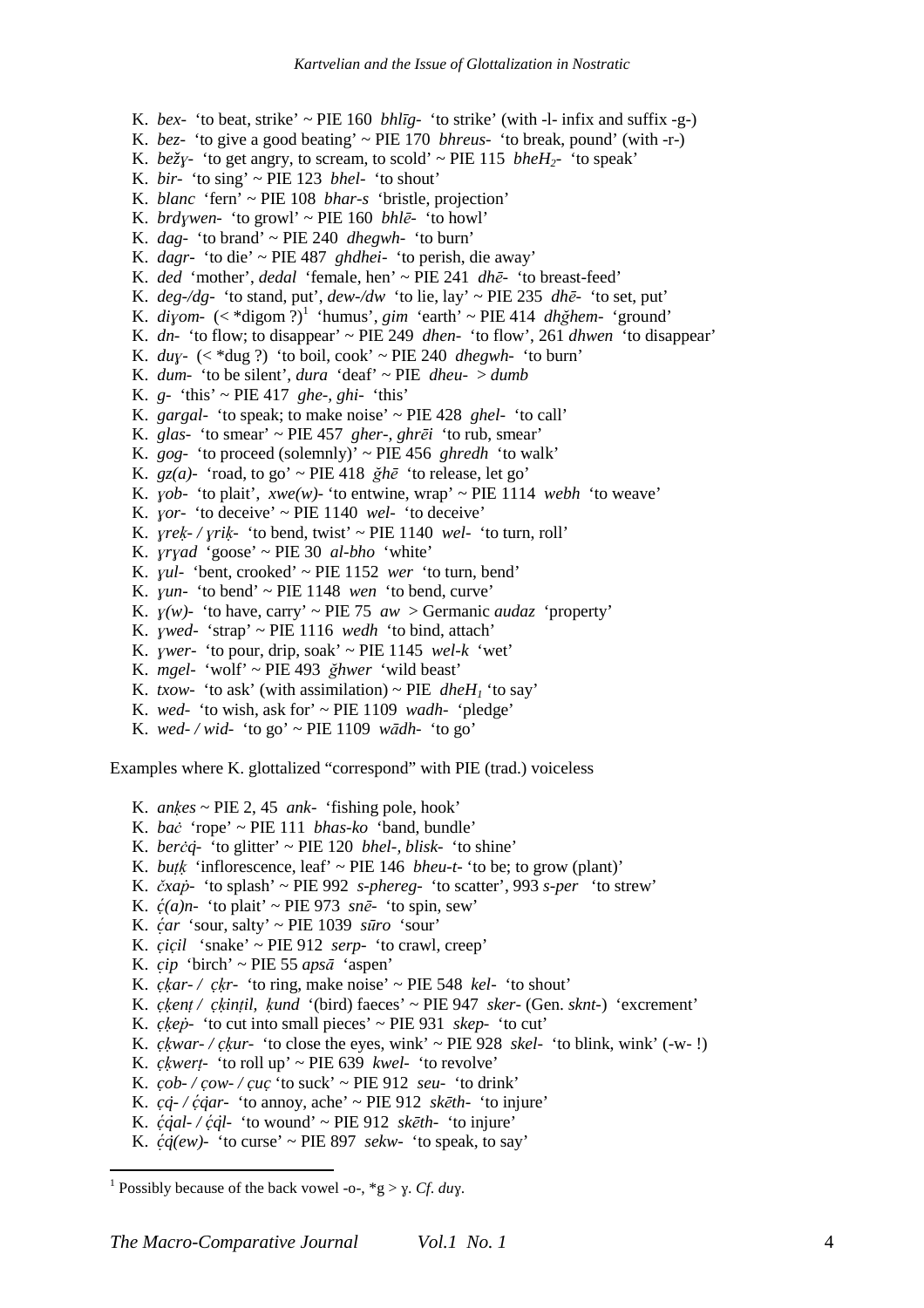K. *c ̣ ́q̇rta* 'elbow' ~ PIE 928 *skel-* 'crooked, leg, limb' K.  $\acute{c}$ *qwed-* / \* $\acute{c}$ *qwid-* / \* $\acute{c}$ *qwd-* 'to tear' ~ PIE 918 *skhed-* 'to split' (-w-!) K. *cuṃ ṗ-* 'to get wet' ~ PIE 1052 *swomb(h)o-* 'spongy ; swamp', 1046 *swem* K. *curbel ̣* 'leech' ~ PIE 1045 *swel-* 'to eat, drink' K.  $\dot{\mathcal{L}}$ *uź*- 'male child' ~ PIE 913 *seu*- 'to give birth, son' K.  $\acute{c}w$  'to burn, roast, make fire'  $\sim$  PIE 68 *as*- 'to burn', 506 *yes*- 'to boil' K. *c ̣ ́wer-* 'to stump (wood)' ~ PIE 1050 *swer-* 'to cut, pierce' K. *c ̣ ́wet-* '(water) drop' ~ PIE 1050 *sweid-* 'to sweat' K.  $\zeta$ [k]ar- 'to grasp, hold' ~ PIE 888 *seğh*- 'to hold' K. *č[̣ ḳ]ar-* 'to cut' ~ PIE 923 *skel-* 'to cut' K. *čẹ čḳ̣ -* 'to cut in little pieces' ~ PIE 929 *sek-* 'to cut' K.  $\check{c}/\check{k}/\check{l}$  <sup>t</sup>to need, have a need'  $\sim$  PIE 927 *skel-'* to be under an obligation' K. *ɣac ̣ ́-* 'cheek', *ɣač* 'jaw' ~ PIE 784 *̣ ous, aus* 'mouth' (-w- !) K. *hwek* 'sharp end, thorn' ~ PIE 18  $a\vec{k}$  'sharp' (-w-!) K.  $kac$ <sup>*-*</sup> 'to cut, chop' ~ PIE 586  $k\acute{e}s$  'to cut' K. *ḳal- / ḳl-* 'not to suffice, short' ~ PIE 938 *s-ker* 'to cut, short' K. *ḳalmax* 'fish' ~ PIE 958 *s-kwalos* 'big fish' (wanderwort ?) K. *ḳap-* 'to lop, chop' ~ PIE 931 *s-kep* 'to scrape, cut' K.  $kar$ - / $kr$ - 'to hit, beat' ~ PIE 545  $kel$ - 'to strike, cut' K. *ḳep* 'back of the head, skull' ~ PIE 529 *kap-ut* 'head' K. *ḳeṗ-* 'to cut in little pieces' ~ PIE 931 *s-kep* 'to scrape, cut' K. *ḳer* 'fireplace' ~ PIE 551 *ǩel* 'warm' K. *ḳet-* 'to mix in' ~ PIE 632 *kwet-* 'to shake, paste' K. *ḳiw- / ḳiw- / rḳi-, ḳrčx-* 'to shout' ~ PIE 548 *kel-* 'to shout' K. *ḳmin-, ḳum-* 'to moan (quietly), howl' ~ PIE 556 *kem-* 'to hum' K.  $k_0$ - 'to wish' ~ PIE 515  $k\bar{a}$ - 'to like, desire' K. *ḳon-* 'to bind' ~ PIE 565 *kenk-* 'to gird, bind' K. *ḳrab- / ḳrap-* 'to collect, gather' ~ PIE 938 *kerp-* 'to pluck' K. *ḳreč- / ̣ ḳrič-̣* 'to shear, cut off' ~ PIE 923 *skel-* 'to cut' K.  $krk$ - 'to twist, coil, ring' ~ PIE 639 *kwel*- 'to revolve'  $(-w-!)$ K. *ḳrox-* 'to cackle, brood-hen' ~ PIE 548 *kel-ə-* 'to shout' K. *ḳuc ̣ ́-* 'to crush; small' ~ PIE 586 *ǩes-* 'to cut' (-w- !) K. *ḳurćx- / ḳwarćx* 'leg' ~ PIE 928 *skel-* 'crooked, leg, limb' (-w- !) K. *ḳwad- / ḳud-* 'tail' ~ Latin *cauda* 'tail' K. *ḳwam-/ḳwm-* 'to smoke' ~ PIE 595 *kēu-* 'to burn' K. *ḳwart-* 'clothes' ~ PIE 951 *s-keu-* 'to cover' K. *ḳwax-* 'unripe, sour' ~ PIE 627 *kwath-* 'to ferment, be sour' K. *ḳwec-* 'to cut, cut off' ~ PIE 586 *ǩes-* 'to cut' (-w- !) K. *ḳwer* 'round, scone' ~ PIE 639 *kwel-* 'to revolve' K. *ḳwerćx-* 'to split' ~ PIE 923 *skel-* 'to cut' (-w- !) K. *ḳwir-* 'to look, wonder at' ~ PIE 775 *okw-* 'eye' K. *mčax- ̣* 'very sour' ~ PIE 1039 *sūro* 'sour' K. *ṗercḳ̣* 'to split, crack' ~ PIE 988 *s-pel-* 'to split' K. *ṗerpel* 'butterfly' ~ Latin *papilio* 'butterfly' K. *ṗox-* 'fat' ~ PIE 793 *peyə* 'fat' K. *ṗrṭq̇el-* 'flat' ~ PIE 805 *pelə-,* 833 *plat* 'flat' K. *ṗu-* 'to cut, hack' ~ PIE 827 *peuə-* 'to cut, strike, prune' K.  $\dot{p}u_1$ -wn- 'to pluck (fowl)' ~ PIE 827 *peu<sup>2</sup>*- 'to purify, cleanse' K. *ṭq̇ub* 'twins' ~ PIE 642 *kwetwer* 'four' K.  $t\dot{q}w$ - 'to talk' ~ PIE 1088 *tolkw*- 'to speak' (with -l-) K. *zab*- 'to speak' ~ PIE 996  $sp(r)$ eg- 'to speak' K. *zep*-,  $\dot{z}e\dot{z}$ - 'to pound' ~ PIE 985 *spel*- 'to split, break off'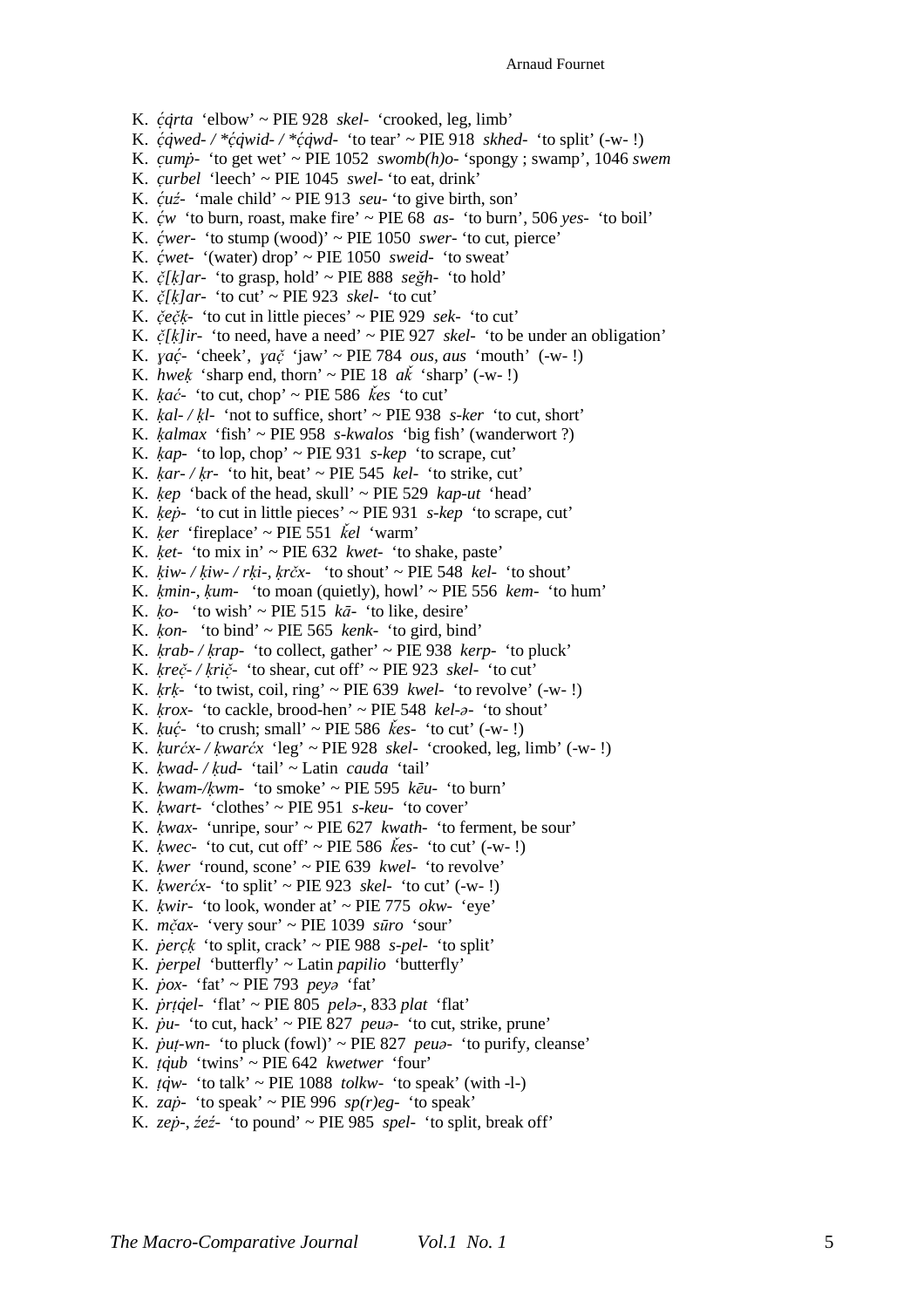Examples where K. glottalized "correspond" with PIE (trad.) voiced

K. *beḳ-* 'to trample' ~ PIE 116 *bhegw-* 'to run away' K. *berq̇en* 'wild pear' ~ PIE 173 *bhrūg* 'fruit' K. *buq̇wn-* 'to gobble up' ~ PIE 170 *bhağ-* > Greek *phagein* 'to eat' K. *ḳitx-* 'to ask, read, recite', *ḳwet* 'to promise' ~ PIE 480 *gwet-* 'to say, speak' K. *ḳr-* 'to glitter' ~ PIE 366 *ğel-* 'bright' K. *ḳrḳo-* 'acorn' ~ PIE 472 *gwel-* 'acorn' (-w- !) K. *ḳwed-/ḳwd-* 'to die' ~ PIE 466 *gwedh-* 'to push, injure'

Examples where K. voiceless "correspond" with PIE (trad.) voiced

- K. *ati* ~ (?) PIE 191 *deǩm* 'ten'
- K. *karb* 'belly' ~ PIE 1145 *gwelbh* 'womb'
- K. *kmar* 'husband' ~ PIE 369 *ğemə-* 'to marry'
- K. *kwer-* 'to cool down' ~ PIE 365 *gel* 'cold' (-w- !)
- K. *te* 'light' ~ PIE 183 *dei(w)*
- K. *titi*, *ḳit* (?) 'finger' ~ PIE 188 *deiǩ*, *deiğ*
- K. *tx* 'to flow' (with assimilation) ~ PIE 175  $deH_2$

Examples where K. voiceless "correspond" with PIE (trad.) voiceless

K. *ca* 'sky' ~ (?) PIE 48 *ansu* 'god' K. *cal-/cel-/cil-* 'to tear away, peel', *cel-* 'to scythe' ~ PIE 911 *ser-p-* 'sickle, to cut off' K. *car-/cr-* (?), *cxir* 'to sift' ~ PIE 889  $s\bar{e}$ - 'to sift' K. *cc-* 'to laugh' (Georgian *si-c-il-*) ~ PIE 1040 *sward-* 'to laugh' K. *ceck- / cick-* 'to break, tear' ~ PIE 929 *sek-* 'to cut' K. *cem-* 'to smear' ~ PIE 970 *smeru-* 'grease, to smear' K. *ćx* 'heat' ~ PIE 68 *as-* 'to burn', 506 *yes-* 'to boil' K.  $\dot{c}xi(n)$ *k*- 'to sneeze' ~ PIE 971 *snē* 'imitative words involving the nose' K. *čkal-* 'to tear apart' ~ PIE 895 *sek-, sk-* 'to cut' K. *čkep-* 'to flow' ~ PIE 893 *seikw-* 'to flow' K. *čwem* 'we, us', *čem* 'me' ~ PIE 1114 *we* 'we, us', 702 *me* 'me' K. *ešw* 'boar, pig' ~ PIE 1038  $s\bar{u}$  'pig' K. *kas-* 'to sweep, clean up' ~ PIE 585 *kes-* 'to scrape' K. *ker* 'scale, dandruf', *kurč* 'bark, husk' ~ PIE 923 *s-kel-* > Germanic *skal-* 'shell, scale, husk, etc.' K. *keš-* 'to suffocate' ~ PIE 931 *kwes-* 'to pant, wheeze' K. *kor* 'house' ~ PIE 639 *kwel* > Latin *col*- 'to inhabit' K. *kwab* 'cave' ~ PIE 592 *kew* 'hole, cave' K. *papar-* 'mane' ~ PIE 803 *pel* 'skin, hide', Latin *pilus,* 838 *pleus* 'feather, fleece' K. *par-* / *partx-* 'to fly' ~ PIE 835 *pleuk* 'to fly' K. *per-* 'gray' ~ PIE 804 *pel* 'pale' K. *pertx-* 'to shake' ~ PIE 801 *pel* 'to thrust, strike' K.  $\pi r(s)$ *tw*- 'lungs' ~ PIE 835 *pleu* 'lung' K. *pol-* 'big hoof, foot' ~ PIE 823 *per-sna* 'heel' K.  $po(\xi)$ tel- 'leaf of plant' ~ PIE 824 *pet*- 'to spread' K. *pr-* 'many' ~ PIE 798 *pel-* 'full, a lot' K. *prec- / pric ̣ - ̣* 'to tear' ~ PIE 835 *plēǩ-* 'to tear' K. *ps-* 'to urinate' ~ Latin *pissāre* 'id.' K. *pšw-en- / pšwn-* 'to mince, crumble' ~ PIE 796 *peis-* 'to crush, pestle' K. *pu-* 'to expand, to rise', *pupul* 'boil' ~ PIE 847 *pu-* 'to swell' K. *puc-* '(a) little' ~ PIE 842 *pou-* 'little, few' K. *px-* 'warm' ~ PIE 828 *pūr-* 'fire' K. *ʒećx* 'fire' ~ PIE 68 *as-* 'to burn', 506 *yes-* 'to boil'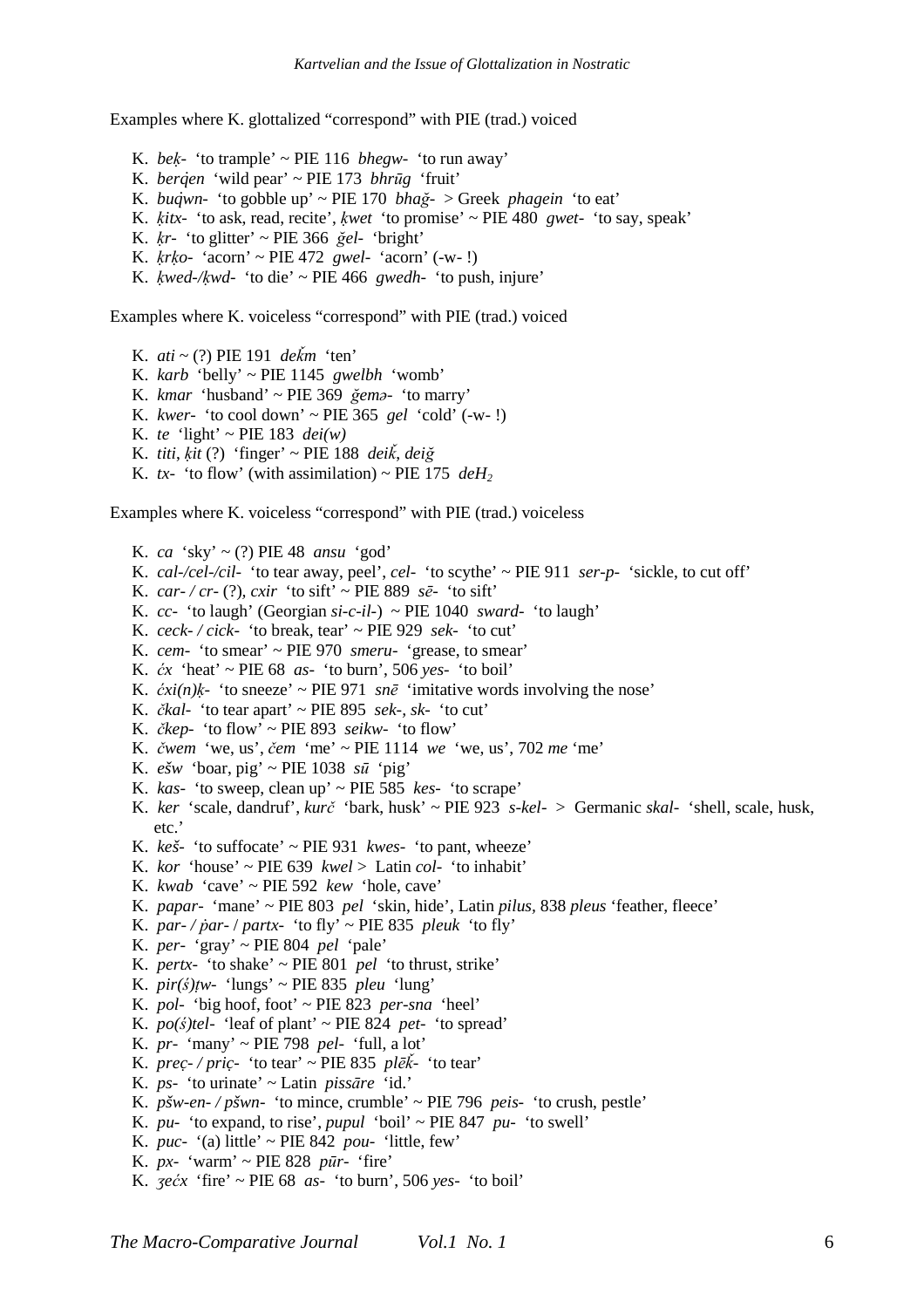K. *ʒeša* 'firewood' ~ PIE 68 *as-* 'to burn', 506 *yes-* 'to boil'

Contradictory examples

- K. *ɣrč / ̣ ḳrč-* 'to gnash the teeth' (onomatopeic ?)~ PIE 26 *al-* 'to feed'
- K.  $kak$  'to bend, hook'  $\sim$  PIE 537  $keg$  'hook'
- K. *ḳaṗ* 'stick, cane' ~ PIE 409 *ghabholo* 'branch'
- K. *ḳaṗ* 'jaw, chin' ~ PIE 423 *ghebhel* 'head'
- K. *ḳep* 'roof' ~ PIE 423 *ghebhel* 'head; roof'
- K. *ḳit*, *titi* 'finger' ~ PIE 188 *deiǩ*, *deiğ* 'finger'
- K. *mṭḳaw* 'five fingers' ~ PIE 188 *deiǩ*, *deiğ* 'finger'
- K. *zalw-* 'fetters, trap' ~ PIE 911 *ser-* 'to line up, to attach'
- K. *zɣwar-* 'limit, yard', *zɣw-ed- /zɣw-d-* 'to limit, fence' ~ PIE 898 *swel-* 'post, doorsill'
- K. *zirṭ* 'to glide' ~ PIE 901 *selk-* 'to drag, pull; seal'
- K. *zisxl-* 'blood' ~ PIE 343 *es-* 'blood'
- K. *ziz* 'to (over)fill', *zey* 'to be satiated'  $\sim$  PIE 876 *sa* 'to be satisfied, satiated'
- K. *zoɣw* 'sea' ~ PIE 878 *sal-* 'salt'
- K. *zrk-el-* 'fat' ~ PIE 901 *selp-* 'fat, butter'
- K.  $\zeta$ <sup>-</sup> 'to lie, to be' ~ PIE 340 *es* 'to be, to sit'

Potential loanwords and look-alikes

- K. *breg-* 'to knock, hammer' (irregular -g-) ~ PIE 165 *bhreğ-* 'to break'<sup>2</sup>
- K. *cag* 'thorn', *ʒ́egw* 'thorny bush' ~ Latin *sagitta* 'arrow'
- K. *čxartw* 'magpie', *ǯiǯɣ*, *zašw* 'blackbird' ~ PIE 1096 *trozd* 'thrush' (onomatopeic ?)
- K. *ekśw* 'six' (a loanword ?) ~ PIE 1044  $s(w)$ eks 'six'
- K. *kwel-* 'to hide, conceal' (a loanword ?) ~ PIE 553 *Kel-* 'to hide, cover' (-w-!)
- K. *ḳwer- / q̇wer* 'crow' ~ PIE 383 *ger-*, 567 *ker-* 'to cry hoarsely (bird)' (onomatopeic)
- K.  $\dot{q}el$  'neck' (irregular -l-) ~ PIE 639 *kwel* 'to turn; neck'
- K. *lag-* 'to put' (irregular -l-) ~ PIE 660 *legh-* 'to lie, lay'
- K. *leqw- / lqw-* 'to melt' (irregular -l-) ~ PIE 669 *leikw-* 'liquid'
- K. *loḳ-* 'to lick' (irregular -l-) ~ PIE 668 *leiğh-* 'to lick'
- K.  $ma(n)g$  'strong, sturdy' (irregular -g-) ~ PIE 708  $meq$  'great'
- K. *mḳerd-* 'breast' (irregular -r- and -d-) ~ PIE 579 *ǩerd-* 'heart'
- K. *ʒ́el-* 'tree' ~ PIE 879 *salik* 'willow'

5. *Results of the tests* 

 $\overline{a}$ 

The results can be summarized in the following table:

|                | PIE trad. | PIE trad.                      | PIE trad.                             |
|----------------|-----------|--------------------------------|---------------------------------------|
|                | voiced    | voiceless                      | voiced aspirate                       |
| K. voiceless   |           | 33 (21%)                       |                                       |
| K. glottalized |           | 70 (44%)                       |                                       |
| K. voiced      |           |                                | 38 (22%)                              |
| ____<br>$\sim$ | .<br>. .  | $\cdots$<br>$\sim$ $\sim$<br>. | $\ddot{\phantom{1}}$<br>$\sim$ $\sim$ |

Table4: Quantitative "yield" of the different "correspondences"

The conclusion is that an overwhelming majority of Kartvelian glottalized phonemes correspond with PIE voiceless - as the "Moscovite" school proposed - and not with PIE voiced. The number of cases where Kartvelian glottalized corresponds with PIE voiced probably reflects the potential for chance coincidence. It is therefore unsurprising that Bomhard (2008) contains very few instances of the (erroneous) correspondence: PIE (trad.) *voiced* ~ Kartvelian *glottalized*. In fact the correct conclusion is that Kartvelian glottalized cannot correspond with PIE plain voiceless *and*

<sup>2</sup> Note the infixal paradigm: PIE 115 *bheg-*, 165 *bhreg-,* 154 *bhlag-* 'to strike, to break'.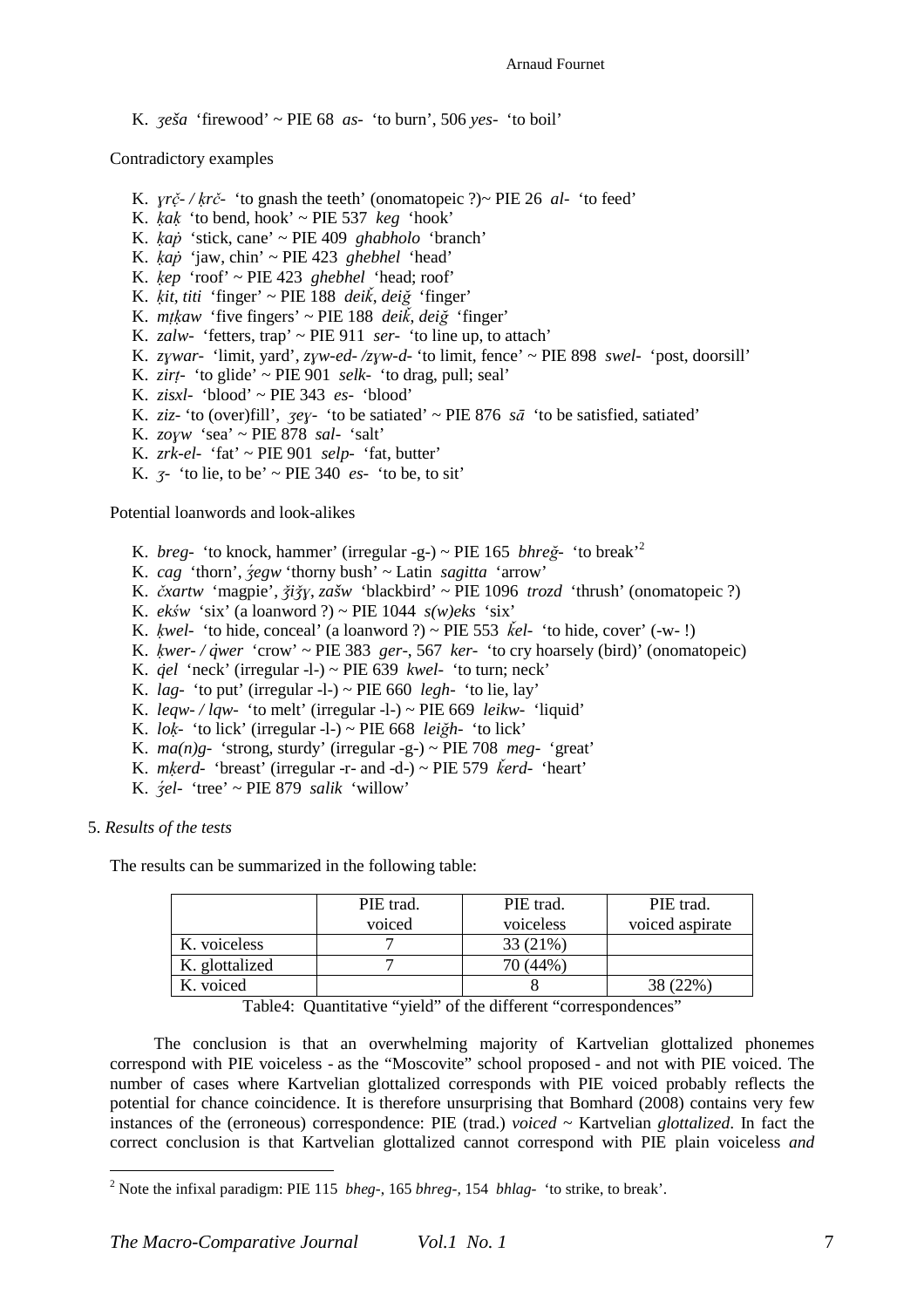Afrasian emphatics *at the same time*. There is little doubt that PIE voiceless corresponds with *both* Kartvelian glottalized *and* voiceless.

This situation leads to the following scenario: Proto-Kartvelian and Pre-PIE had only two series, voiceless and voiced.

| Kartvelian        | Traditional<br><b>PIE</b> |
|-------------------|---------------------------|
| $*t^2 = *t^h$     | $^{*}t = ^*d$             |
| ∗√                | *dh                       |
| ---<br>- -<br>. . | ۰                         |

Table5: Modified Sound correspondences

This means that the comparanda for the specific relationship between PIE and Kartvelian in Dolgopolsky are probably better than those in Bomhard (2008) on the whole, as the glottalized phonemes of Kartvelian do *not* come from originally glottalized phonemes. In this approach the gaps in PIE roots are the trace of a phonological split.

### 6. *Kartvelian glottalization and accent*

In the analysis which I propose here Kartvelian first lost glottalization then reacquired glottalization and aspiration as described below:

- Kartvelian \**d*

- Kartvelian  $*$ *t* > secondary split into  $*$ *t*<sup>*h*</sup> (unaccented) and  $*$ *t*<sup> $>$ </sup> (accented)

It is probable that the glottal split of  $^{\ast}C > C^{\gamma} / C^{\beta}$  in Kartvelian has a relationship with the position of accent in Proto-Kartvelian or in a deeper stage. This would explain why Kartvelian generally admits only one glottalized per root as there is only one accented syllable, even though it has already been noted that there are numerous instances of glottalized sequences.

An interesting example is K. \**zaṗ-* 'to speak'. The Indo-European comparanda are: (1) \**sprek*-: Welsh *ffreg* 'talk, chatter' (with final \*-*k*), (2) \**spreg*-: Albanese *shpreh* 'I speak out' (< \*spreg-sk-), OE *sprecan*, OHG *sprehhan* 'to speak', OE *spraec*, OHG *sprāhha* 'language', (3) \**speg*-: OHG *spehhan*, OE *specan* 'to speak', OE *spaec* 'speech', English *to speak*, *speech*, MHG *spaht* 'chatter, loud song', *spehhen* 'to chatter'. The Indo-European comparanda show that neither -r- nor the final -g / -k can be part of the root, which is therefore the unaccented zero grade of  $\sqrt{z}$  p. A similar example is K. \**zeṗ-* 'to pound' ~ PIE 985 *spel-* 'to split, break off', which is listed as having *s*-mobile but nearly all comparanda do have *s*-. *Cf*. PIE 1000 *splei* 'to splice, split', which is also coherent with an unaccented root  $\sqrt{z_p} > *sp$ . Another case, which may be a borrowing, is K. \**ankes* ~ PIE 2, 45 \**ank*-'fishing pole, hook': Indic *aṇkáh*, Greek and Germanic < \**ankón* are coherent with an unaccented root. One more example is K.  $*\dot{c}\dot{q}(ew)$ - 'to curse' ~ PIE 897  $*sekw$ - 'to speak, to say': Greek and Germanic indicate that this word was not accented on the root.

These examples tend to show that Kartvelian glottalization is correlated with PIE accent: inherited voiceless phonemes became glottalized in (pre-)Proto-Kartvelian when they were followed by the accented vowel. Another indication that glottalization is linked with prosody is that voiceless phonemes are conspicuously rare in Kartvelian monoliteral verbs:

K. \**b*- 'to pour' ~ (no \*\**p*-, no \*\**p*-)

K.  $*c$ - 'to give ; to beat'  $\sim *c$ - 'to reach, arrive'  $\sim *z$ - 'to exceed'  $\sim$  (no  $**s$ -, no  $**s$ )

- K.  $^*c$  'to dip'  $\sim$   $^*z$  'to press, squeeze'  $\sim$  (no  $^{**}s$ )
- K. (no  $**d$ -, no  $**t$ -, no  $**t$ -)
- K.  $*_g$  'to thread, string ; to acquire, win'  $\sim$  (no  $**k$ , no  $**k$ )
- K. \**i* 'to arrive, reach'

```
K. *l- 'to decrease; to wait' ~ *m- 'to carry, bring' ~ *n- 'to wish' ~ *r- 'to win; to save'
```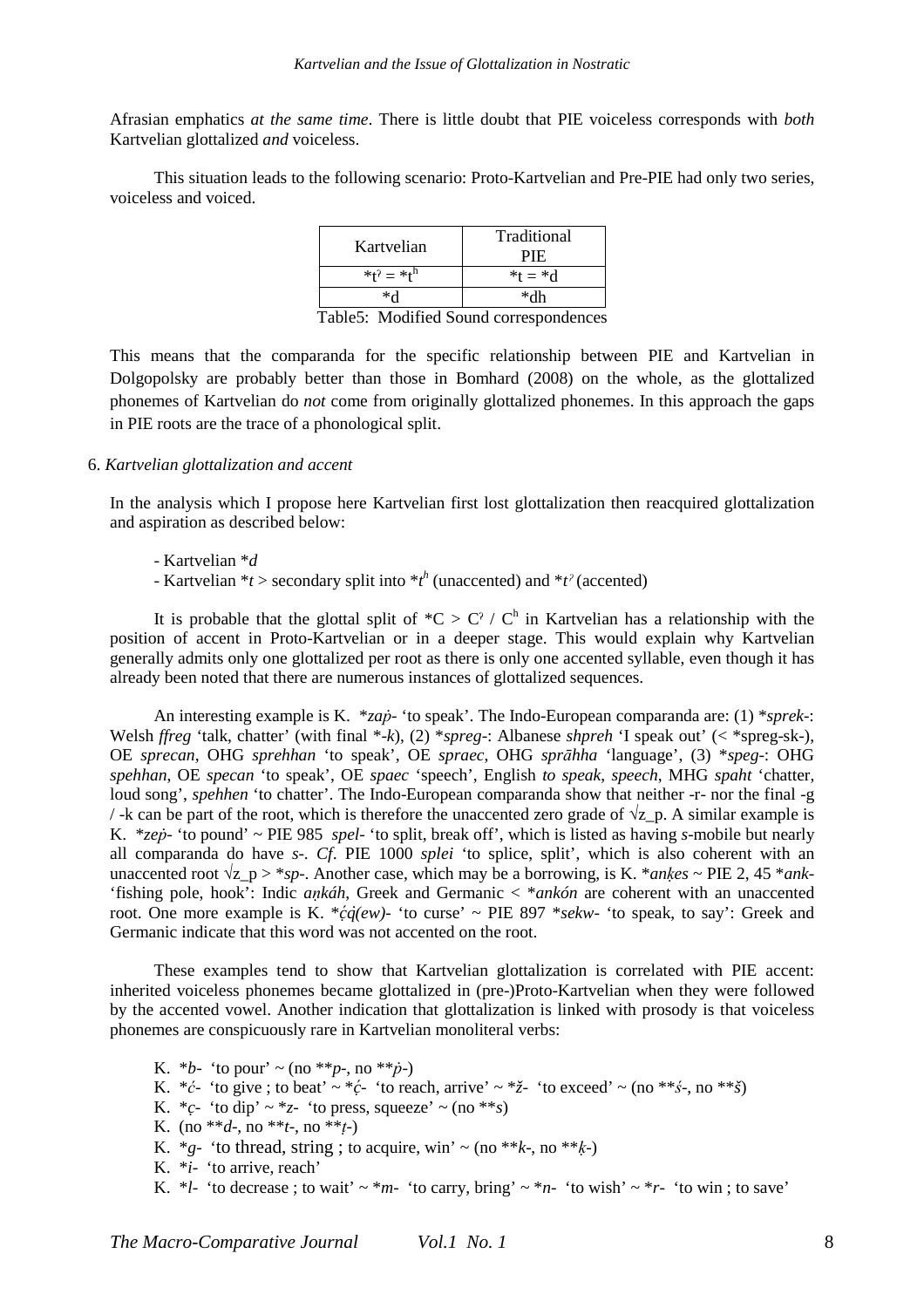K. (no \*\* $q$ -, no \*\* $\dot{q}$ ) K.  $*_x$ - 'to touch'  $\sim *_y(w)$ - 'to have, carry, possess' K.  $*d\zeta$ - 'to be (lying)' ~ (no \*\* $\zeta$ -)

Another set of verbs corresponding to the zero grade of  $*C$  w involves many more voiceless phonemes and nearly no glottalized:

- K.  $*pu(w)$  'to expand, to rise (dough)'
- K.  $* \acute{c}w$  'to burn, roast' ~  $* \acute{z}w$  'old' ~  $* \check{c}w$  'to soften, soft' ~  $* \acute{c}w$  'to get used to'
- K. \**cw* 'to put on, to string on'
- K.  $*dew-\angle d(w)$  'to lie, lay'
- K. \**gu* 'to get used to'  $\sim$  \**gw* 'to feed ; to stop, hinder, be late'
- K. \**qw* 'to select, to eliminate'
- K.  $*zu-$  'to buzz'  $\sim *sw-$  'to smear ; to have ; to insert'  $\sim *sw-$  'to drink'
- K. \**šw* 'to give birth ; to ressemble ; to let go, leave'  $\sim$  \* $\zeta w$  'to defecate'
- K. \**xw* 'to meet'  $\sim$  \**y*(*w*)- 'to have, carry, possess'

There is nearly a complete distributional symmetry between monoliteral verbs, where voiceless phonemes are incredibly rare, and *Cw*-type verbs, where voiceless phonemes are well represented and glottalized phonemes are rare.

| $\mathbf p$ | ŧ                | $\mathbf{e}$ | ě                              | k              | $\mathbf q$                |   |
|-------------|------------------|--------------|--------------------------------|----------------|----------------------------|---|
| $D^2$       | $\mathfrak{t}^2$ | $c^2$        | č <sup>?</sup>                 | $\mathbf{k}^2$ | $q^2$                      |   |
| b           | $\mathbf d$      | dz           | $\mathrm{d}\check{\mathrm{z}}$ | g              | $\left( \mathbf{G}\right)$ |   |
|             |                  | $\bf S$      | $\check{\mathbf{s}}$           | $\mathbf X$    |                            | h |
|             |                  | Z            | ž                              | $\gamma$       |                            |   |
| m           | n                |              | r                              |                | $\mathbf{W}$               |   |

Table6: Phonemes attested in monoliteral roots

| p              | ŧ              | $\mathbf c$   | č                      | k              | $\Omega$              |   |
|----------------|----------------|---------------|------------------------|----------------|-----------------------|---|
| p <sup>2</sup> | $\mathbf{t}^2$ | $e^2$         | $\check{\mathrm{c}}^2$ | k <sup>2</sup> | $\theta$ <sup>2</sup> |   |
| b              | d              | $d\mathbf{z}$ | dž                     | g              | $\left( G\right)$     |   |
|                |                | S             | š                      | X              |                       | h |
|                |                | Z             | ž                      | $\gamma$       |                       |   |
| ${\bf m}$      | $\mathbf n$    | ł             | $\mathbf r$            | y              | $\mathbf{W}$          |   |

Table7: Phonemes attested in *Cw*-type roots

In monoliteral verbs, where accent must have immediately followed the only consonant of the root, voiceless consonants are nearly absent. The rarity or near absence of the least marked phonemes in the class of monoliteral verbs is in all cases a typological oddity. It can also be noted that dental stops are quite unexpectedly very poorly attested in these two types of verbs.

### 6. *Conclusion*

The three-way opposition between voiceless, voiced and glottalized phonemes in Kartvelian does not appear to be inherited. Glottalization is an innovative and possibly recent feature of Kartvelian which was correlated with accentuation. Originally (Pre-)Proto-Kartvelian only had two series: voiced and voiceless.